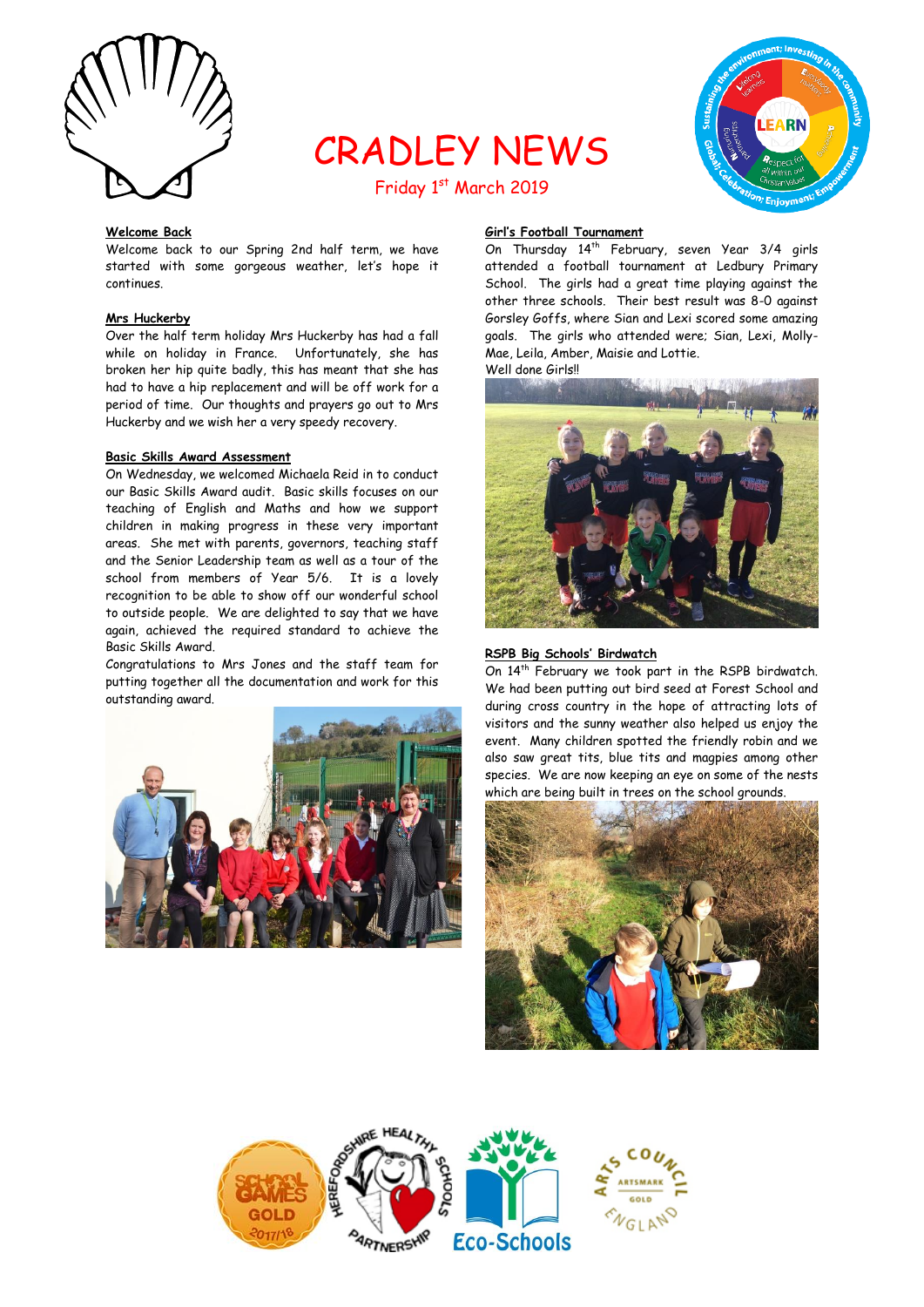## **Net and Wall Games**

On Thursday 28<sup>th</sup> February four children attended a net and wall exstravaganza at JMHS. They were given the opportunity to play badminton and learn new skills whilst playing against John Masefield pupils. They also played table tennis and became quite a team to be reckoned with. The children had a great time and said that they thoroughly enjoyed playing against the older pupils. Well done to; Bo, Darcey, Toby and Quinn.



## **Book Week**

World Book Day is on Thursday 7<sup>th</sup> March. We would like the children to come to school dressed as a favourite book character on that day. The whole school will be focusing that week on a very topical storybook which will inspire a variety of exciting writing tasks.

## **MOMO**

You may have become aware of an alleged new craze "Momo Challenge". This has been in the media recently and has been linked to WhatsApp and YouTube and involves a horrifying image that allegedly asks children to undertake acts without informing their parents. This craze has been reported to be a hoax. Please see the link to the BBC News website: [https://www.bbc.co.uk/news/technology-47393510.](https://www.bbc.co.uk/news/technology-47393510)

Please be mindful with how you choose to use this information with your child. I urge you not to worry your children, but rather use this to engage in a general E-Safety discussion.

#### **Residential Meetings**

Thank you to all the parents who came along to the residential meetings on Wednesday evening. You should all have received your information packs concerning next year's adventures.

## **School Council**

School Council are hosting a onesie/home clothes day for the special occasion of Red Nose Day. It will be on the  $15<sup>th</sup>$  of March and you will be fined £1 if you want to participate in this event and the money will be sent to Comic Relief.

School Council

#### **Casual Lunchtime Vacancy**

We are looking for someone who could work as a Lunch time Supervisor on a casual basis. This may involve serving lunch, preparing and clearing the hall, washing up or supervising the children. It would be for 1 hour and 25 minutes and could be at short notice. If you are interested please speak to Mrs Jones for more information.

## **Cradley Church**

Work is due to begin on Monday March 4th on extensive repairs to Cradley Church. This will include re-roofing the tower and repairing high-level stonework, replacing the North Aisle floor, dismantling and repairing the organ and the complete renovation of the kitchen area. A total of £196,300 in grants has been secured, mainly from the Heritage Lottery Fund, with additional grants from seven other bodies. We expect the work be completed by the end of June. The church will be hosting three Open Events, before the work starts, while it is in progress and on completion. The first of these will be on Sunday March 3rd, between 11.30am and 2.30 pm, when you can see the plans for the work together with photographs showing the condition of the Tower roof and stonework and the north aisle floor before work starts; members of the congregation will be on hand to explain more. Tea and coffee will be available until 1pm.

#### **Nut Products**

We have had another incident of children bringing products containing nuts in to school. This includes Nutella based products. Please don't do it, we have people in school who are allergic. I am sure that as parents you would not want to be responsible for a person having anaphylactic shock.

## **Water Bottles**

Please can you ensure that children come to school with a named water bottle. It is really important that they are able to hydrate during the day.

## **Nursery**

Welcome back everyone! We hope you've all had a brilliant half term. This week in Nursery we have been discovering all about our new theme, which is a very exciting theme... 'around the world' and this week we have started things off with visiting Wales. On Monday we have been flying around the world in our planes in P.E and have been watching out for the Welsh dragon on our travels. Carol has been teaching us all how to say 'Good morning' in Welsh this week and we will continue this with every country we visit. On Tuesday it was time for our stay and play sessions and we had a fantastic morning out in the beautiful sunshine. Wednesday was another sunny day and Lauren has been helping us outside to build our own castles with lots of different types of construction materials. We've all enjoyed having some more water toys outside this week and we have even filled up our water

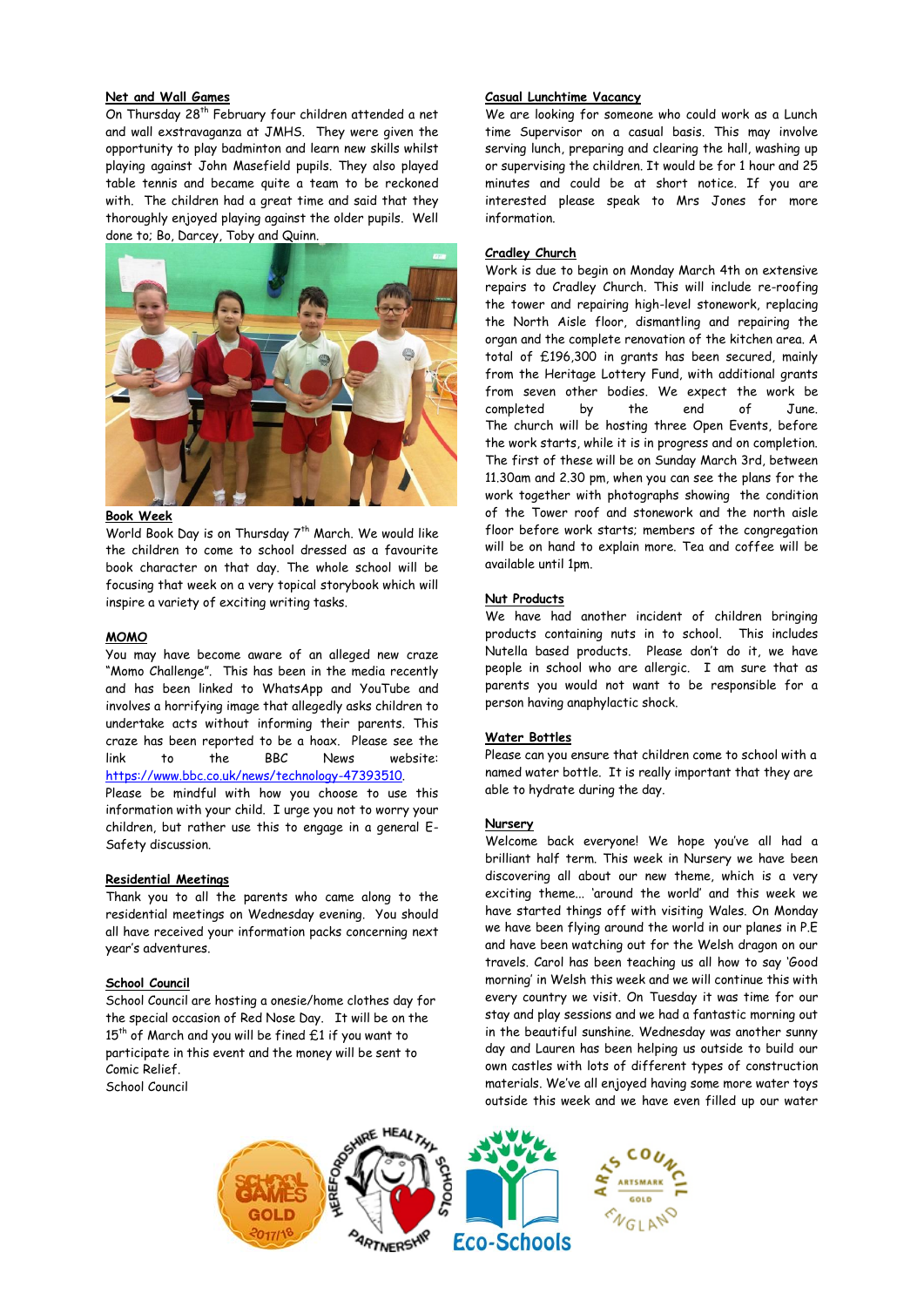wall again. On Friday we waved goodbye to Wales and got to enjoy some delicious Welsh cakes made with Katrina.



### **Class 1**

We have had a great week back in the sunshine. We have been making shadow clocks and sailing boats and we have also designed our own man-made canal. We've watched how locks work on a canal and talked about the differences between canals and rivers. In music we have experimented with tuned and untuned instruments and listened to water themed pieces of music. We have started working with Dance in Motion for our Thursday PE session and this week in real PE we are working on our dynamic balance! Lots of jumping and landing on two feet and finding our balance after working at speed. In phonics we have been casting spells on each other!



## **Class 2**

This week we had our last Forest School session for the time being. We enjoyed playing Kim's game where we had to find interesting natural materials and place them on a tray. Once everyone had shut their eyes one item was removed and we had to remember what it was. It was interesting to find out about some of the features of the native plants growing at Forest School such as hazel, oak and dog rose. After this we did some weaving using natural materials, made bark and leaf rubbings and drank hot chocolate made in the Kelly Kettle.



#### **Class 3**

The children have enjoyed practicing their skills in stop frame animations, using their plasticine models in their films. We are hoping to share our finished work with parents in a few weeks. On Wednesday in PE we had our final session with Jim, who has worked us hard on attacking and defending skills over the last half term. In music the children have been honing their raps about the importance of taking care of the rainforests…some great performances were shared and appreciated among the class. In maths the year 3 children have been working on multiplying and dividing by 10 and 100 and the year 4 children have been exploring negative numbers. In English we are starting a unit of persuasive writing…persuading our parents that we really do need that exotic pet!

#### **Class 4**

This week Class 4 have been continuing to work hard. In English, we were learning a dragon instruction text using images and story mapping. In Maths we have been learning about fractions. In PE we had our first PACEs session when we were working on our netball skills and today we welcomed Worcester Warriors in. During topic we have been learning about Iron Age hillforts and building our own roundhouses.

## **Class 5**

This week in English we have enjoyed watching the film 'Mountain: a breath-taking voyage into the extreme', thinking and writing about the history of mountaineering, and the wonder of mountain environments. In Maths, we have been working on shape and angles, revising the properties of 2D shapes and learning how to use pi to calculate the circumference of a circle. In science, we looked at food labels to understand more about the nutritional value of different foods. We also made a start on our art project for the show garden: monotone 'photographic' paintings capturing moments in time!